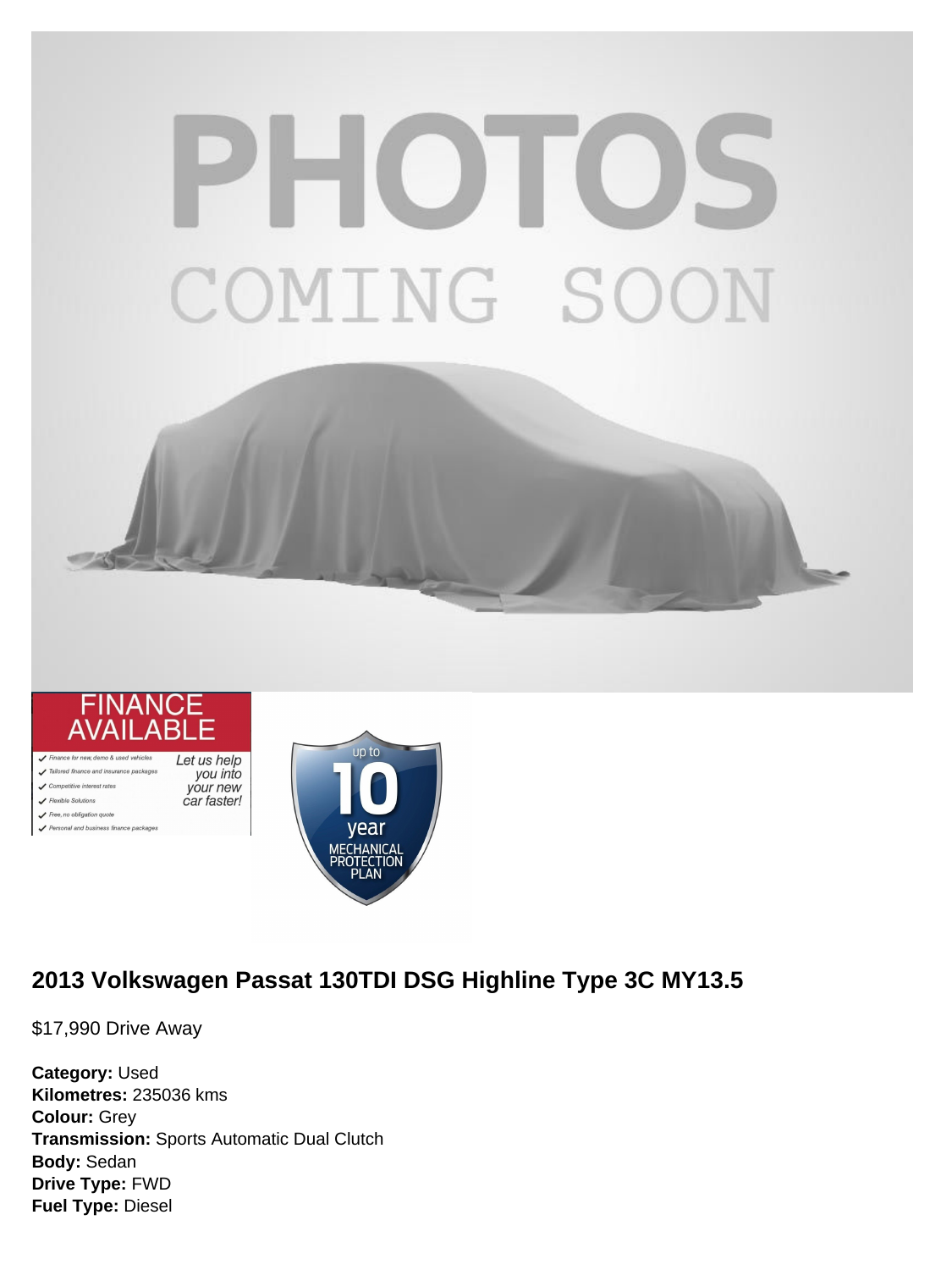**Engine:** 2.0 Litres **Reg Plate:** 952YCK **Cylinders:** 4 cylinders **Stock #:** 1100536 **VIN:** WVWZZZ3CZGE224125

**Dealer: Beaudesert Auto Group**

**Address:** 167-171 Brisbane Street, Beaudesert QLD 4285 **Phone:** 07 5542 4900

# **Dealer Comments**

These VW Passats are exceptional on fuel economy. \*\*Very comfortable luxury car.\*\*Plenty of leg room. All our used cars have had a 120 point inspection by our factory trained technicians and come with a with a 10 year/200 000klm Mechanical Protection Plan. Need Finance'' Call now and ask for Stan who can provide you with a fast and easy approval on repayments that suit your budget.

\* If the price does not contain the notation that it is "Drive Away No More to Pay", the price may not include additional costs, such as stamp duty and other government charges. Please confirm price and features with the seller of the vehicle.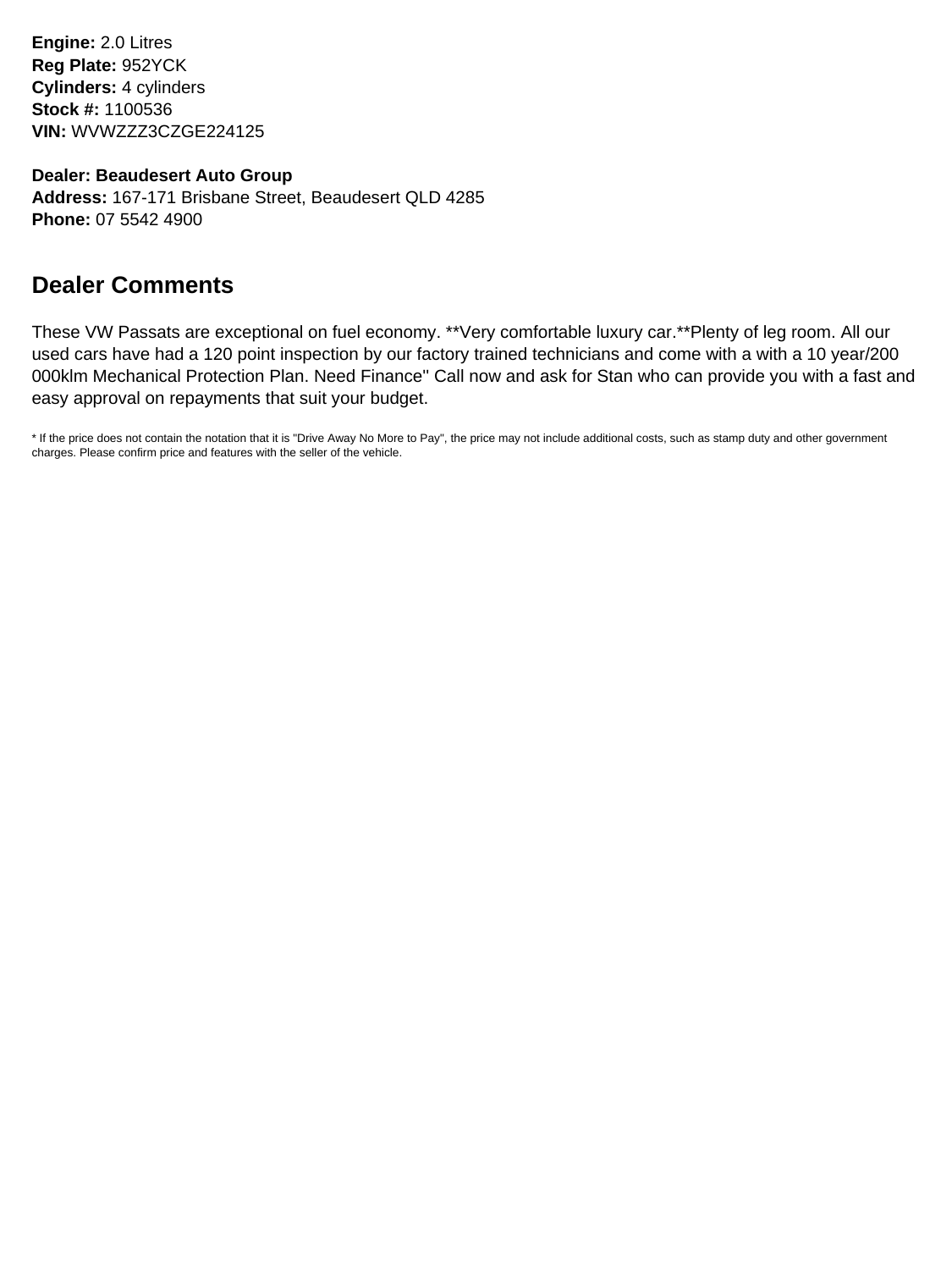# **Features and Specifications**

# **Audio, Visual & Communication**

Audio - Aux Input Socket (MP3/CD/Cassette) Audio - Aux Input USB Socket Audio - MP3 Decoder 8 Speaker Stereo Bluetooth System DVD Player **Inbuilt Harddisk Drive Memory Card Reader** Memory Card Reader Multi-function Control Screen - Colour

#### **Instruments & Controls**

Tacho **Trip Computer** Trip Computer Tyre Pressure Sensor Clock - Analogue

#### **Interior**

Leather Gear Knob Leather Seats

## **Lights & Windows**

Daytime Running Lamps **Fog Lamp/s** - Rear Fog Lamps - Front **Headlamps - Clear Lenses** Headlamps - Electric Level Adjustment **Headlamps - See me home** Headlamps Automatic (light sensitive) **Heat Insulated - Side Windows** Heat Insulated - Side Windows

## **Safety & Security**

Airbag - Passenger Seatbelt - Adjustable Height 1st Row Seatbelt - Load Limiters 1st Row (Front) Seatbelt - Pretensioners 1st Row (Front) Seatbelt - Pretensioners 2nd Row(Rear Outer seats) Seatbelts - Lap/Sash for 5 seats Airbags - Head for 1st Row Seats (Front) Airbags - Head for 2nd Row Seats Warning - Driver Fatigue **Airbags - Side for 1st Row Occupants (Front)** Airbags - Side for 2nd Row Occupants (rear) Brake Assist Camera - Rear Vision Central Locking - Once Mobile ABS (Antilock Brakes) Central Locking - Remote/Keyless Control - Electronic Stability Control - Park Distance Front Control - Park Distance Rear Control - Traction EBD (Electronic Brake Force Distribution) **Engine Immobiliser** Engine Immobiliser Hill Holder **Airbag - Driver** Airbag - Driver Parking Assist - Graphical Display

Clock - Digital GPS (Satellite Navigation)

Leather Steering Wheel Metallic Finish Centre Console Metallic Finish Dash Board Metallic Finish Door Inserts

Heated Washer Jets Illuminated (puddle lamps) Door Mirrors Power Windows - Front & Rear **Power Windows - Remote Control Open/Close** Rain Sensor (Auto wipers) The Common Sensitive Common Sensitive Common Sensitive Common Sensitive Common Sensitive Common Sensitive Common Sensitive Common Sensitive Common Sensitive Common Sensitive Common Sensitive Commo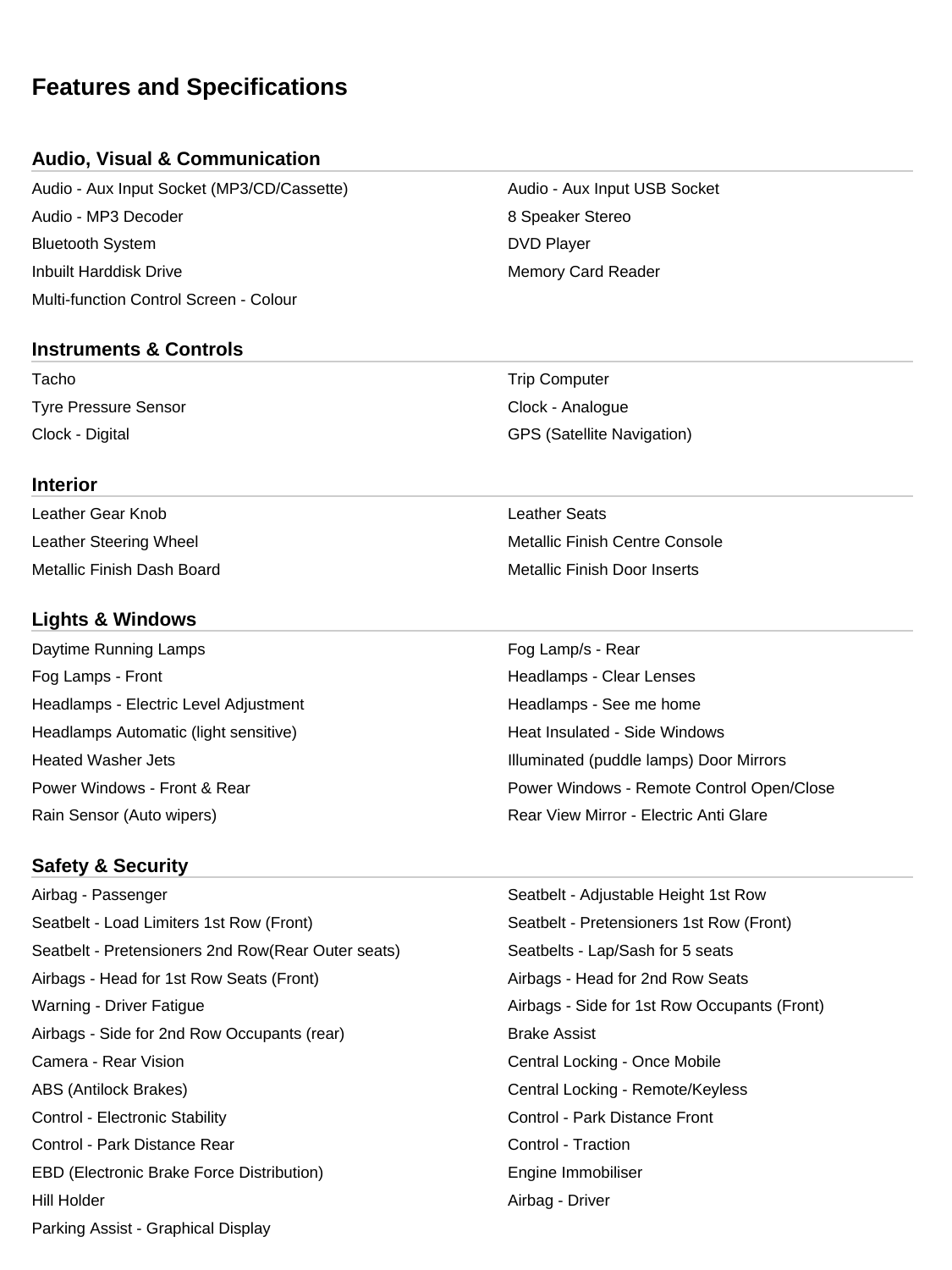#### **Seating**

Seat - Driver with Electric Lumbar Seat - Height Adjustable Driver Seats - 2nd Row Split Fold **Electric Seat - Drivers** Headrests - Adjustable 1st Row (Front) The Meadrests - Adjustable 2nd Row x3 Heated Seats - 1st Row

# **Fuel**

Engine - Stop Start System (When at idle)

# **Steering**

Adjustable Steering Col. - Tilt & Reach Multi-function Steering Wheel Power Steering - Electric Assist

# **Suspension**

Independent Front Suspension **Independent Rear Suspension** 

# **Transmission & Drivetrain**

Electronic Differential Lock

# **Wheels & Tyres**

17" Alloy Wheels **Spare Wheel - Full Size Alloy Wheel** - The Spare Wheel - Full Size Alloy Wheel Lock Nuts

## **Brakes**

Disc Brakes Rear Solid

Brakes - Regenerative **Disc Brakes Front Ventilated** 

## **Electrical**

12V Socket(s) - Auxiliary

# **Comfort & Convenience**

| Seatback Pockets - 1st Row (Front) seats       | Storage Compartment - Centre Console 1st Row |
|------------------------------------------------|----------------------------------------------|
| Storage Compartment - Overhead Console 1st Row | Storage Compartment - in Dash                |
| Sunvisor - Illuminated Vanity Mirrors Dual     | Voice Recognition                            |
| Armrest - Front Centre (Shared)                | Armrest - Rear Centre (Shared)               |
| Bottle Holders - 1st Row                       | Cargo Tie Down Hooks/Rings                   |
| Cruise Control                                 | Cup Holders - 1st Row                        |
| Cup Holders - 2nd Row                          | Air Cond. - Climate Control 2 Zone           |
| Door Pockets - 1st row (Front)                 | Door Pockets - 2nd row (rear)                |
| <b>Floor Mats</b>                              | Air Conditioning - Pollen Filter             |
| Glovebox - Cooled                              | Air Conditioning - Rear                      |
| Illuminated - Entry/Exit with Fade             | Air Conditioning - Sensor for Pollutants     |
| Map/Reading Lamps - for 1st Row                | Map/Reading Lamps - for 2nd Row              |

Seat - Height Adjustable Passenger Seat - Rear Opening for Skis/boot access